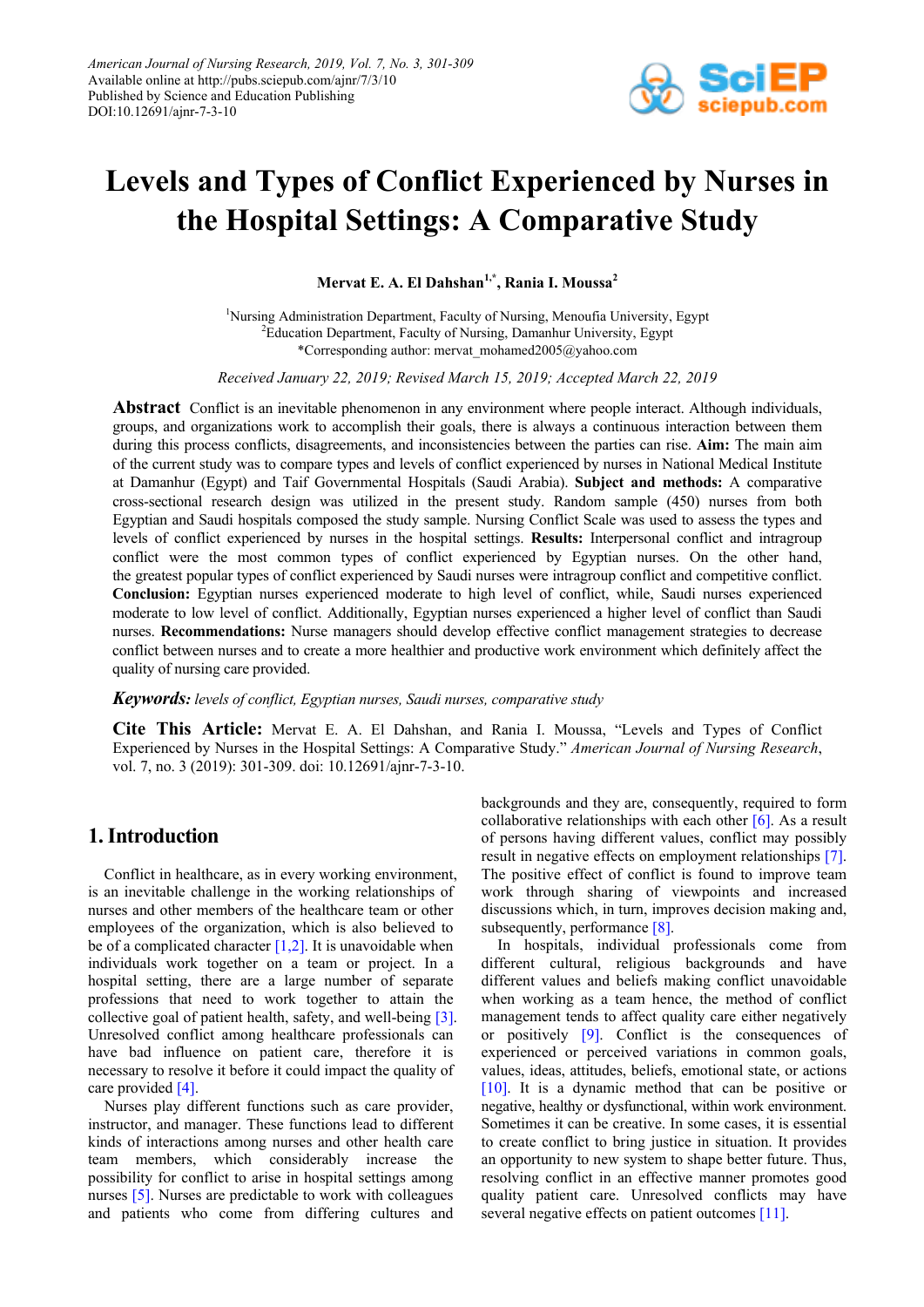Conflict is a social process which consists of many episodes of different intensity and manifestation. It happens because wants, wishes, goals and ways of their satisfaction are not consistent, and the actions of one side impede the other in attaining its aims [\[4\].](#page-8-1) Conflicts arise for many reasons: it can originate because of competition among professionals and variations in economic and professional values. Scarce resources, reform, poorly defined roles and expectations, the ability to work as a team, interpersonal communication skills, and expectations about level of performance in various nurses' roles are all sources of conflict in health care organizations [\[5\].](#page-8-2)

Conflict may be constructive or destructive. Constructive conflict with favorable resolution may foster relationships, supply independence for decision making, and authorize others to use creative solutions for problem-solving. When used in a positive manner, conflict may assist all sides that are involved in growth and change. If emotions were controlled prior to entering into a negotiation, conflict resolution is accomplished best. To solve the conflict in a more realistic manner, must use the processes of positive confrontation, problem-solving, and negotiation. Unresolved conflict presents barriers to individual, team, and organization would lose its productivit[y \[12\].](#page-8-9)

In everyday life, conflict is often identified with a confrontation, disregard, loss or violence. It is considered as a negative, stressful and unpleasant incidence, which people tend to avoid because it causes negative emotions such as anger, hate, rage or fear. The negative consequences of conflict are dissatisfaction and weakening of relationships, work efficacy and communication [\[4\].](#page-8-1) Moreover, it can lead to a number of negative outcomes, including; reduced performance and effectiveness, lower levels of productivity, health problems, absenteeism, high rate of turnover, alcohol and drug abuse and destructive behavior, which will result in industrial action, poor Labour relations and diminishing levels of quality patient care [\[6,7\].](#page-8-3)

There are numerous types of conflict nurses may experience in the hospital setting. Intrapersonal conflict which occurs within one individual, it happens when one is facing with two or more incompatible demands. Interpersonal conflict which occurs between two or more individuals, whose values, goals and beliefs are incompatible. Intragroup type which arises within one group, it may be due to lack of support, new problem which necessitate changes within group member roles and relationships, imposed values and role inside the group. On the other hand, intergroup type arises between groups with differencing goals [\[9,11\].](#page-8-6) Competitive conflict which happens when two or more groups attempt to reach a common goal, and finally disruptive conflict which results from trying to reduce or defeat the opponent. The last type of conflict is common between nurses and physicians and has been reported by both professions [\[5\].](#page-8-2)

Nurse managers work in an environment that conflict repeatedly occurs and hard to loosen. They are responsible for inspiring a safe and healthy environment for the health care team and the patients [\[13\].](#page-8-10) According to Kaitelidou, et al., [\[14\],](#page-8-11) about 20% of nurse managers time consumed in managing conflict. In the nursing profession, the conflict must be handled with confidence and arouse the best results and nurse managers need to use her communication skills and interpersonal skills during interaction with the nurses to identify the main problem that leads to conflict and identify the most appropriate methods of handling conflict in the hospital [\[12\].](#page-8-9) Conflict management towards constructive action it is by far the best approach, but conflict management styles are complex and although some may use one style more than others, that is usually dependent on the particular situation and the participants [\[1\].](#page-7-0)

#### **1.1. Significant of the Study**

Conflicts in the healthcare environment tend to be far more complicated because they often involve ongoing, complex interactions that are based in emotion. As in hospital one would interact with various human resources with diversity, including physicians, nurses, managers and personnel from same or other departments [\[15\].](#page-8-12) However, sometime nurses are working under difficult and stressful situation which can lead to negative interpersonal relationship with other co-workers, and they are so busy in their work to reflect upon and to resolve it. As a result, patient care will be compromised and organization would lose its productivity. Healthcare professionals, who understand each other's roles and can work effectively together, have been shown to provide higher quality care  $[16]$ .

This study will not only benefit these hospitals but other similar hospitals as well. It is also important to both decision makers to put into their perspective these data during policy making and to the nurses themselves to insight them with their problems to take care. However, currently, in Egypt few studies were done in the area of types of conflict. Hence this study was conducted to compare types and levels of conflict among nurses between Damanhur (Egypt) and Taif (Saudi Arabia).

#### **1.2. Aim of the Study**

The main aim of the current study was to compare types and levels of conflict among nurses in National Medical Institute at Damanhur (Egypt) and Taif Governmental Hospitals (Saudi Arabia).

#### **1.3. Research Questions**

1. What are the types and levels of conflict at the Egyptian hospital among studies nurses?

2. What are the types and levels of conflict at the Saudi hospitals among studies nurses?

3. Is there a differences between Egyptian and Saudi hospitals regarding types and levels of conflict?

4. Is there a correlation between socio-demographic characteristics of the studied sample and experienced types and levels of conflict among nurses?

# **2. Subjects and Methods**

#### **2.1. Research Design**

A comparative cross - sectional research design was utilized in the current study.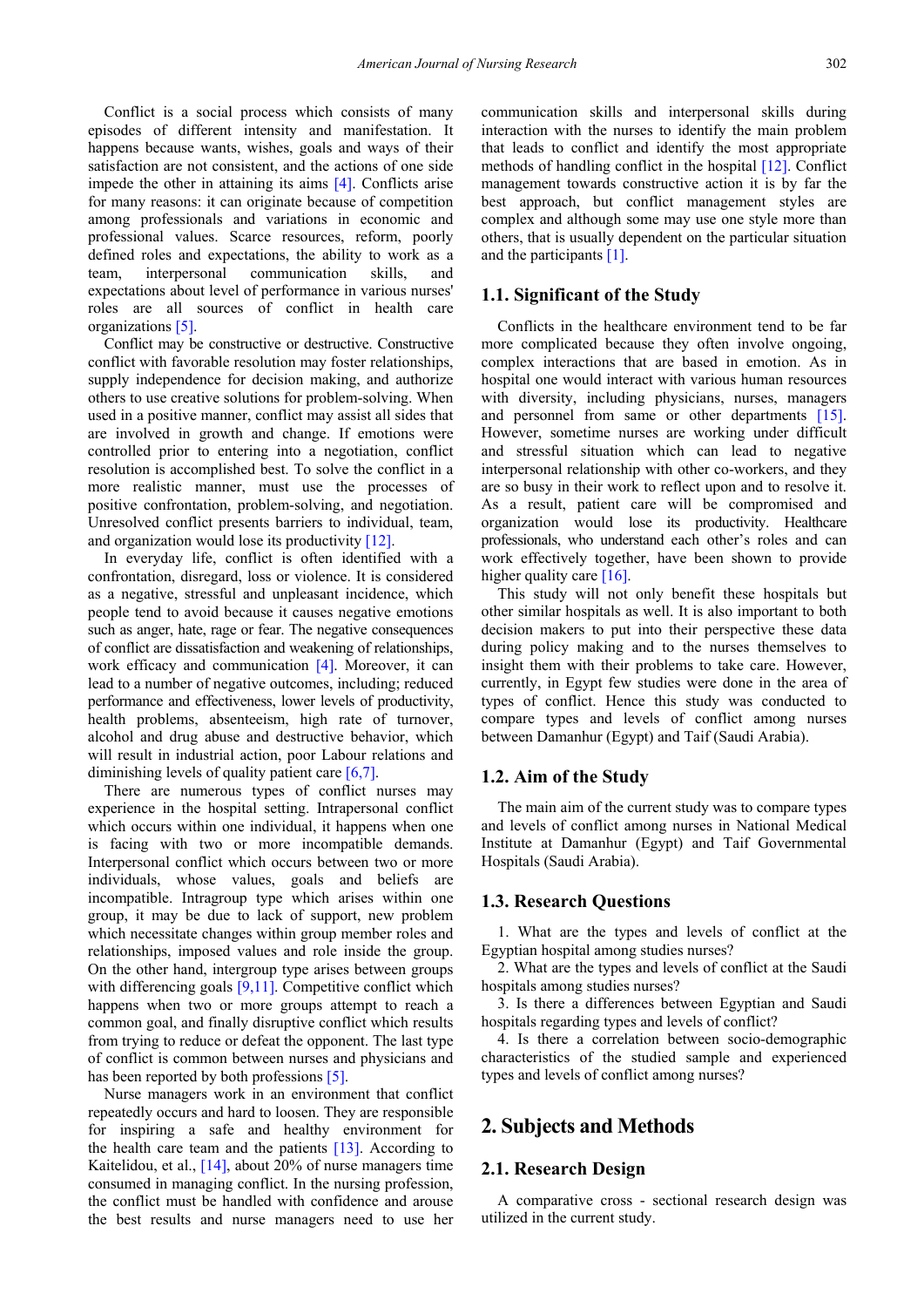## **2.2. Settings**

The present study was performed in two main settings:

- The first setting is National Medical Institute at Damanhur, Egypt which is affiliated to Ministry of Health and Population (MOHP).
- The second setting are Taif Governmental Hospitals, Saudi Arabia which are (King Faisal Specialized Hospital {KFSH} & King Abdul-Aziz Specialized Hospital {KASH}, at Taif city which are affiliated to Ministry of Health.

### **2.3. Subjects**

Random sample (450) nurses composed the study sample, (200) nurses from National Medical Institute at Damanhur, Egypt and (250) nurses from both (King Faisal Specialized Hospital {KFSH} & King Abdul-Aziz Specialized Hospital {KASH}, Saudi Arabia, who were working in the following areas (Intensive Care Units (ICU), Pediatric Intensive Care Units (PICU), Hemodialysis units and Emergency units).

## **2.4. Inclusion Criteria**

Nurse managers and staff nurses who have at least one year of experience and working at the study settings, and as well as agreed to participate in this study were included.

#### **2.5. Instruments**

Two questionnaires were utilized to assess the variables in this study from nurses' points of view:

- **1. Assessment Sheet:** This sheet was prepared by the investigators to collect the socio-demographic data of the study sample (such as; age, gender, qualification, occupation, total years of experiences, country, hospital, nationality and marital status).
- **2. Nursing Conflict Scale (NCS):** was used to estimate the types and levels of conflict experienced by nurses in the hospital settings. NCS was first and foremost developed and examined in Ain Shams University Hospital, Cairo, Egypt by El-shimy et al., [\[17\].](#page-8-14) The total instrument reliability is (0.86). It includes thirty six items uses five point Likert scales from  $(1-5)$ :  $1 =$  never,  $2 =$  rarely,  $3 =$ sometimes,  $4 =$  often and  $5 =$  always with a total score of (180). NCS is classified into six categories of conflicts: Disruptive conflict (5 items), interpersonal conflict (7 items), intrapersonal conflict (6 items), intergroup conflict (6 items), intragroup conflict (6 items), and competitive conflict (6 items). The scoring system of the tool was calculated as: Low conflict level ranges from (1 to 72), moderate conflict level ranges from (73 to 108) and high conflict level ranges from 109 to 180.

## **2.6. Data Collection Procedure**

The data collection stage of the study was executed in three months from 1/9/2018 to 30/11/2018. Before distributing the questionnaire, clear instructions were

given to each participant. The questionnaire sheets were distributed and collected on the same day or next day, according to the workload on the nurses.

## **2.7. Ethical Considerations**

Before any attempt to collect data, an official approval to conduct the study was obtained from medical and nursing directors of all hospitals included in the study. This was done by sending letters containing the aim of the study to each hospital director. Each participant was notified about the purpose of the study, the right to refuse to participate in the study. Anonymity and confidentiality of the information gathered was ensured.

#### **2.8. Pilot Study**

A pilot study was performed on 20 nurses not involved in the study sample to test the practicability and applicability of the tool, detect any difficulties, estimate the time needed to fill in the questionnaire. Based on the results of the pilot study, the necessary modification and explanation of some questions were done. Validity and reliability of the study tool was tested using Cronbach's coefficient alpha (0.86).

## **2.9. Data Analysis Plan**

Data were checked out, coded, entered, analyzed and tabulated using Statistical Package of Social Sciences (SPSS) version 23. Both descriptive statistics (frequency, percentage, mean and standard deviation) and inferential statistics (Pearson correlation test, chi-square test, independent t test were used according to type of variables. P value less than 0.05 was considered significant.

# **3. Results**

[Table 1:](#page-3-0) illustrated socio-demographic characteristics of participant nurses, as noticed from the table, the mean age of participant nurses were  $(29.7\pm4.5 \text{ and } 33.6\pm8.8 \text{)}$ respectively) in both Saudi and Egyptian hospitals, while, the mean experience were ( $8.2 \pm 4.2$  and  $12.7 \pm 7.6$ respectively) in both Saudi and Egyptian hospitals. The majority of participant nurses were staff nurses (77.2% and 81% respectively) in both Saudi and Egyptian hospitals. Regarding, education, about three fourth (75.2%) of studied nurses in Saudi Arabia had Bachelor degree, whereas, more than one quarter (27%) of participant nurses in Egypt had Bachelor degree. (92%) of participant nurses were female in Egyptian hospital, while (89.6%) of Saudi nurses were female.

Comparison between types and levels of conflict at both Saudi and Egyptian hospitals were demonstrated in [Table 2.](#page-4-0) Regarding, disruptive conflict the highest percentage (48%) of participant nurses in Saudi hospitals had low level of disruptive conflict and the lowest percentage (9.2%) had high level of it. On the other hand, in Egypt more than one half (53%) of participant nurses experienced moderate level of disruptive conflict and the lowest percentage (4.5%) had low level of it and the differences between the two countries were statistically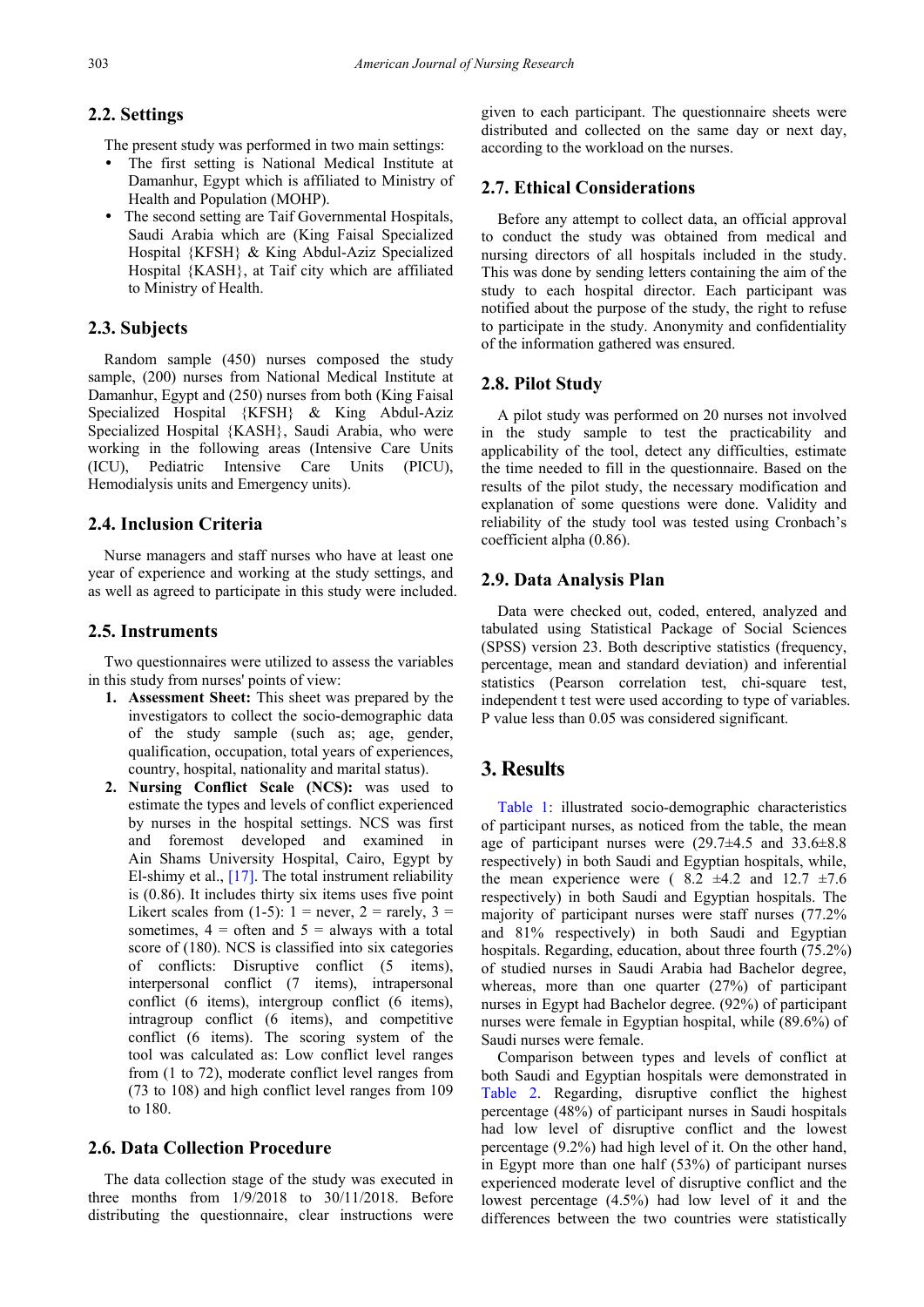high significance, P=0.000. Concerning, interpersonal conflict, less than one half (46.8%) of participant nurses in Saudi hospitals experienced low level of interpersonal conflict. Likewise, (46.5%) of Egyptian nurses experienced moderate level of interpersonal conflict. There were a statistically high significant differences between both countries, P=0.000. It is clear that there were a statistically significant differences between all types and levels of conflict in both Egyptian and Saudi hospitals.

[Table 3:](#page-4-1) displayed comparison between levels of conflict in both Saudi and Egyptian hospitals, as observed from the table, one third (33.2%) of participant nurses had low level of conflict in Saudi hospitals, whereas (21.5%) of them had low level of conflict in Egyptian hospital. The differences between both countries were statistically significant,  $P=0.006$ . Moreover,  $(56.4\%$  and  $41.5\%$ respectively) of participant nurses had moderate level of conflict in both Saudi and Egyptian hospitals and there were a statistically significant differences between both countries,  $P=0.001$ . In addition, only  $(10.4\%)$  of participant nurses had high level of conflict in Saudi hospitals. In addition, more than one third (37%) of participant nurses had a higher level of conflict in Egyptian hospital and the difference between them were statistically significant.

[Table 4:](#page-4-2) demonstrated comparison between types of conflict experienced by participant nurses in both Saudi and Egyptian hospitals. The highest mean score of experienced conflict among Egyptian nurses were interpersonal conflict followed by intragroup conflict  $(13.8 \pm 3.1 \, 13.3 \pm 1.7 \,$  respectively). On the other hand, the highest mean score of experienced conflict among Saudi nurses were intragroup conflict followed by competitive conflict as evident by  $(12.9 \pm 2.5, 12.8 \pm 3.0)$  respectively), while the lowest mean score was disruptive conflict  $(8.7\pm2.6)$ . Moreover, there were a highly statistically significant differences among all types of conflict between both Saudi and Egyptian hospitals, P=0.000.

Relation between socio-demographic characteristics and total conflict score among both Saudi and Egyptian hospitals are illustrated in [Table 5.](#page-5-0) Nearly less than three quarters (71.3%) of Saudi nurses aged from 20-30 experienced conflict, while (60.5%) of Egyptian nurses in the same age group experienced conflict. Three quarters (74.9%) of Saudi nurses who had less than 10 years of experiences had conflict, likewise, (60.8%) of Egyptian nurses with the same years of experiences had conflict. Regarding, marital status (63.5%) of Saudi nurses experienced conflict, and about two thirds (65.6%) of Egyptian nurses experienced conflict. Concerning occupation, (88.6%) of staff nurses experienced conflict among Saudi nurses and (85.4%) of staff nurses had conflict among Egyptian nurses.

[Figure 1:](#page-5-1) depicted comparison of the total conflict experienced by nurses in the Saudi and Egyptian hospitals, the total level of conflict experienced by nurses in Saudi hospitals were (68.6%). Likewise, the total level of conflict experienced by nurses in Egyptian hospital were (76.9%). As observed from the table, Egyptian nurses had a higher level of conflict than Saudi nurses.

<span id="page-3-0"></span>

| Socio-demographic Data       |              |                  | Hospitals        |                |                |                          |
|------------------------------|--------------|------------------|------------------|----------------|----------------|--------------------------|
|                              |              | Saudi            |                  | Egyptian       |                | P value                  |
|                              | Saudi Arabia | 250              | 100              | $\theta$       | $\overline{0}$ | X2=450, P=0.000 HS       |
| Country:                     | Egypt        | $\mathbf{0}$     | $\mathbf{0}$     | 200            | 100            |                          |
| $Age(Y)$ : Mean $\pm$ SD     |              | $29.7 \pm 4.5$   |                  | $33.6 \pm 8.8$ |                | $t=5.9$ , $P=0.000$ HS   |
| Experience(Y): Mean $\pm$ SD |              | $8.2 \pm 4.2$    |                  | $12.7 \pm 7.6$ |                | $t=7.9, P=0.000$ HS      |
| Gender: Male                 |              | 26               | 10.4             | 16             | 8              | $X2=0.76$ , $P=0.38$ NS  |
| Female                       |              | 224              | 89.6             | 184            | 92             |                          |
| Occupation: Staff nurse      |              | 193              | 77.2             | 162            | 81             | $X2=0.96$ , $P=0.032$ NS |
| Nurse manager                |              | 57               | 22.8             | 38             | 19             |                          |
| Education: Diploma           |              | $\boldsymbol{0}$ | $\boldsymbol{0}$ | 88             | 44             |                          |
| <b>Technical Institute</b>   |              | 48               | 19.2             | 36             | 18             | LR=205, P=0.000 HS       |
| Bachelor degree              |              | 188              | 75.2             | 54             | 27             |                          |
| Master                       |              | 14               | 5.6              | 16             | 8              |                          |
| Doctoral                     |              | $\mathbf{0}$     | $\mathbf{0}$     | 6              | 3              |                          |
| Marital Status: Single       |              | 81               | 32.4             | 43             | 21.5           |                          |
| Married                      |              | 169              | 67.6             | 133            | 66.5           | $LR=43.8$ , $P=0.000$ HS |
| Divorced                     |              | $\mathbf{0}$     | $\overline{0}$   | 10             | 5              |                          |
| Widow                        |              | $\mathbf{0}$     | $\overline{0}$   | 14             | $\overline{7}$ |                          |
| Nationality: Saudi           |              | 95               | 38               | $\overline{0}$ | $\theta$       |                          |
| Non-Saudi                    |              | 145              | 61.5             | $\theta$       | $\theta$       | X2=445, P=0.000 HS       |
| Egyptian                     |              | $\mathbf{1}$     | 0.4              | 200            | 100            |                          |
| Total                        |              | 250              | 100              | 200            | 100            |                          |

**Table 1. Socio-demographic Characteristics of Participant Nurses Distributed by their Working Hospitals (N=450).**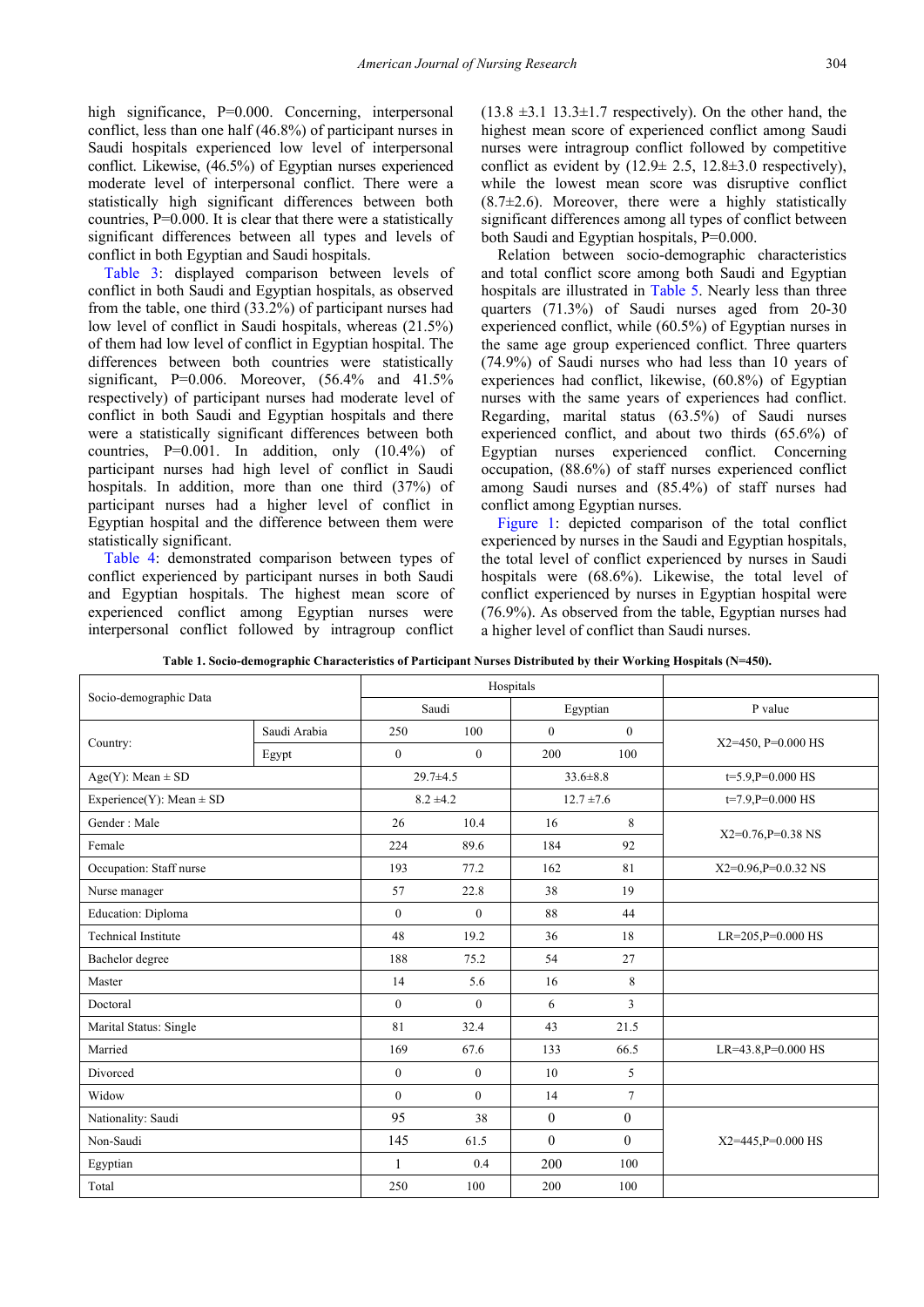<span id="page-4-0"></span>

| Types of conflicts            |          |                | Hospitals      |                |               |                          |  |
|-------------------------------|----------|----------------|----------------|----------------|---------------|--------------------------|--|
|                               |          | Saudi          |                | Egyptian       |               | P value                  |  |
|                               |          | N <sub>0</sub> | $\frac{0}{0}$  | N <sub>0</sub> | $\frac{0}{0}$ |                          |  |
|                               | Low      | 120            | 48             | 9              | 4.5           |                          |  |
| Disruptive Conflict           | Moderate | 107            | 42.8           | 106            | 53            | $X2=127.1$ , P=0.000 HS  |  |
|                               | High     | 23             | 9.2            | 85             | 42.5          |                          |  |
|                               | Low      | 117            | 46.8           | 57             | 28.5          |                          |  |
| <b>Interpersonal Conflict</b> | Moderate | 100            | $\overline{4}$ | 93             | 46.5          | $X2=19.1$ , P=0.000 HS   |  |
|                               | High     | 33             | 13.2           | 50             | 25            |                          |  |
|                               | Low      | 117            | 46.8           | 67             | 33.5          |                          |  |
| Intra-personal Conflict       | Moderate | 95             | 38             | 27             | 13.5          | $X2=79$ , P=0.000 HS     |  |
|                               | High     | 38             | 15.2           | 106            | 53            |                          |  |
| Intergroup Conflict           | Low      | 47             | 18.8           | 20             | 10            |                          |  |
|                               | Moderate | 152            | 60.8           | 87             | 43.5          | $X2=35.7$ , P=0.000 HS   |  |
|                               | High     | 51             | 20.4           | 93             | 46.5          |                          |  |
| Intragroup Conflict           | Low      | 9              | 3.6            | $\overline{4}$ | 2             |                          |  |
|                               | Moderate | 149            | 59.6           | 98             | 49            | $X2 = 7.2$ , P=0.02 Sig. |  |
|                               | High     | 92             | 36.8           | 98             | 49            |                          |  |
| Competitive Conflict          | Low      | 51             | 20.4           | 26             | 13            |                          |  |
|                               | Moderate | 88             | 35.2           | 101            | 50.5          | $X2=12.6$ , P=0.002 Sig. |  |
|                               | High     | 111            | 44.4           | 73             | 36.5          |                          |  |
| Total                         |          | 250            | 100%           | 200            | 100%          |                          |  |

**Table 2. Comparison between Types and Levels of Conflict at both Saudi and Egyptian Hospitals (N= 450).**

### **Table 3. Comparison between Levels of Conflict in both Saudi and Egyptian Hospitals (N=450)**

<span id="page-4-1"></span>

|                    |                |               | Hospitals      |               |                         |  |
|--------------------|----------------|---------------|----------------|---------------|-------------------------|--|
| Levels of Conflict | Saudi          |               | Egyptian       |               | P Value                 |  |
|                    | N <sub>0</sub> | $\frac{0}{0}$ | N <sub>0</sub> | $\frac{0}{0}$ |                         |  |
| Low Conflict       | 83             | 33.2          | 43             | 21.5          | $X2=7.5$ , P=0.006 Sig. |  |
| Moderate Conflict  | 141            | 56.4          | 83             | 41.5          | $X2=9.8$ , P=0.001 Sig. |  |
| High Conflict      | 26             | 10.4          | 74             | 37            | $X2=45.4$ , P=0.000 HS  |  |
| Total              | 250            | 100           | 200            | 100           |                         |  |

## **Table 4. Comparison between Mean Scores of Types of Conflict Experienced by Studied Nurses in both Saudi and Egyptian Hospitals (N = 450)**

<span id="page-4-2"></span>

| Types of conflict             | Country      | N.  | Mean | Std. Deviation $\pm$ | P value                 |  |
|-------------------------------|--------------|-----|------|----------------------|-------------------------|--|
|                               | Saudi Arabia | 250 | 8.7  | 2.6                  | $t=13.8$ , $P=0.000$ HS |  |
| Disruptive Conflict           | Egypt        | 200 | 11.7 | 1.9                  |                         |  |
| <b>Interpersonal Conflict</b> | Saudi Arabia | 250 | 11.9 | 3.7                  | $t=5.4$ , $P=0.000$ HS  |  |
|                               | Egypt        | 200 | 13.8 | 3.1                  |                         |  |
| <b>Intrapersonal Conflict</b> | Saudi Arabia | 250 | 10.5 | 3.1                  | $t=6.5$ , $P=0.000$ HS  |  |
|                               | Egypt        | 200 | 12.7 | 3.7                  |                         |  |
|                               | Saudi Arabia | 250 | 11.6 | 3.1                  |                         |  |
| Intergroup Conflict           | Egypt        | 200 | 12.9 | 3.1                  | $t=4.7$ , $P=0.000$ HS  |  |
|                               | Saudi Arabia | 250 | 12.9 | 2.5                  |                         |  |
| Intragroup Conflict           | Egypt        | 200 | 13.3 | 1.7                  | $t=1.8$ , $P=0.07$ NS   |  |
| Competitive Conflict          | Saudi Arabia | 250 | 12.8 | 3.0                  | $t=1.6$ , $P=0.10$ NS   |  |
|                               | Egypt        | 200 | 12.4 | 2.4                  |                         |  |
| Total conflict                | Saudi Arabia | 250 | 68.6 | 13.1                 |                         |  |
|                               | Egypt        | 200 | 76.9 | 13.1                 | $t=6.7$ , $P=0.000$ HS  |  |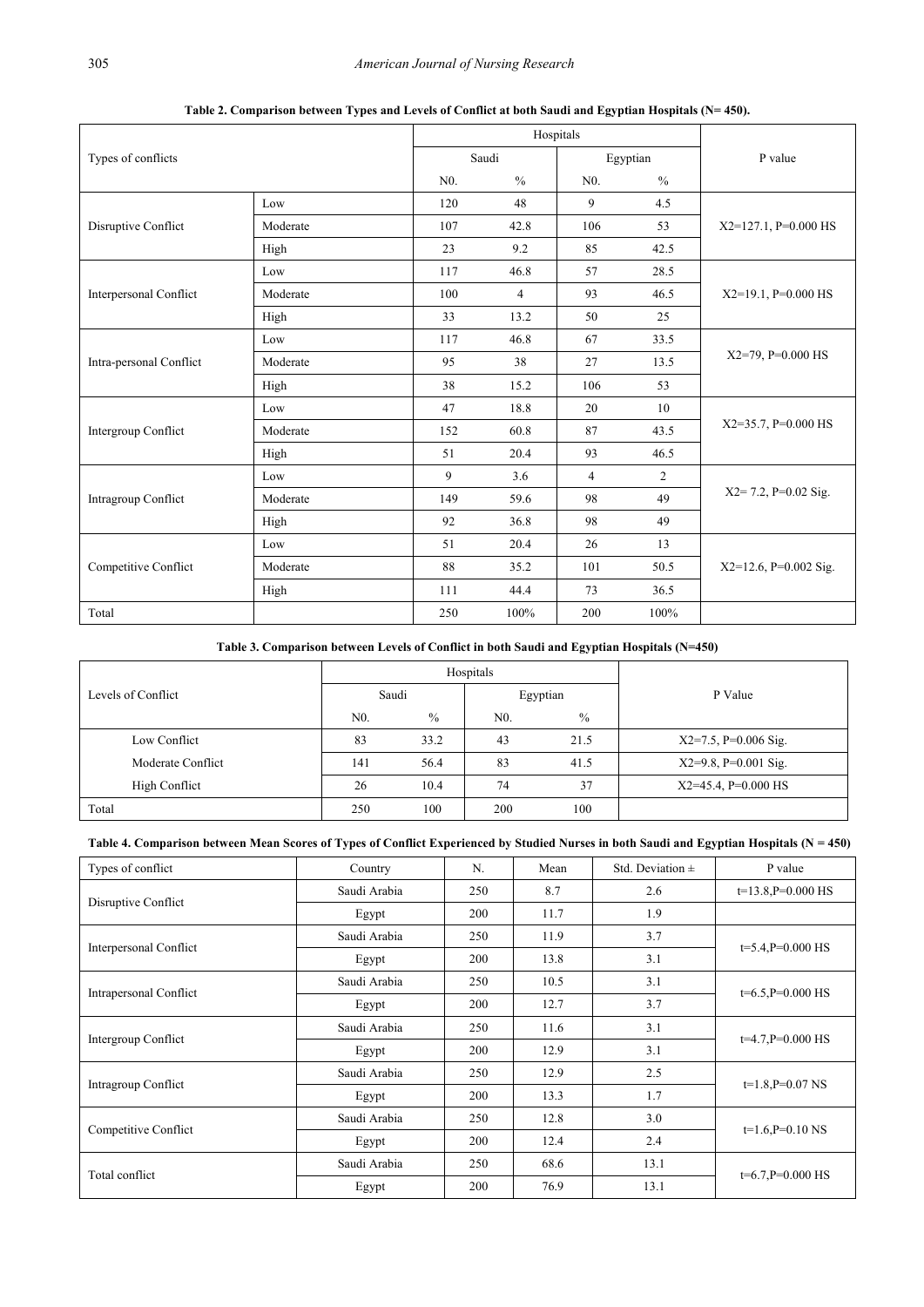<span id="page-5-0"></span>

| Country:                                             |                         |                        | <b>Total Conflict</b> |               |                |         |                           |  |
|------------------------------------------------------|-------------------------|------------------------|-----------------------|---------------|----------------|---------|---------------------------|--|
|                                                      |                         |                        | Didn't have Conflict  | Had Conflict  |                | P value |                           |  |
|                                                      |                         |                        | N <sub>0</sub> .      | $\frac{0}{0}$ | $N0$ .         | $\%$    |                           |  |
| Saudi                                                | Age: 20 -30 years       |                        | 56                    | 67.5          | 119            | 71.3    |                           |  |
|                                                      | $31 - 40$ years         |                        | 26                    | 31.3          | 41             | 24.6    | $LR=2.9$ , $P=0.23$ NS    |  |
|                                                      | $41 - 57$ years         |                        | $\mathbf{1}$          | 1.2           | $\tau$         | 4.1     |                           |  |
| Egyptian                                             | Age: 20 -30 years       |                        | $\mathfrak{Z}$        | $\tau$        | 95             | 60.5    |                           |  |
|                                                      | 31 - 40 years           |                        | 17                    | 39.5          | 39             | 24.9    | $X2=44.5$ , P=0.000 HS    |  |
|                                                      | $41 - 57$ years         |                        | 23                    | 53.5          | 23             | 14.6    |                           |  |
| Saudi                                                | Experience: <= 10 years |                        | 69                    | 83.1          | 125            | 74.9    |                           |  |
|                                                      |                         | $10 - 20Y$             | 14                    | 16.9          | 39             | 23.3    | $LR=4.1, P=0.13$ NS       |  |
|                                                      |                         | $21 - 32Y$             | $\mathbf{0}$          | $\mathbf{0}$  | 3              | 1.8     |                           |  |
| Egyptian                                             | Experience: <= 10 years |                        | $\overline{7}$        | 16.3          | 97             | 61.8    |                           |  |
|                                                      |                         | $10 - 20Y$             | 16                    | 37.2          | 48             | 30.6    | $X2=45.8$ , $P=0.000$ HS  |  |
|                                                      |                         | $21 - 32Y$             | 20                    | 46.5          | 12             | 7.6     |                           |  |
| Saudi                                                | Marital Status: Single  |                        | 20                    | 24.1          | 61             | 36.5    | LR=4.0,P=0.04 Sig.        |  |
|                                                      | Married                 |                        | 63                    | 75.9          | 106            | 63.5    |                           |  |
|                                                      | Marital Status: Single  |                        | 3                     | $\tau$        | 40             | 25.5    |                           |  |
| Egyptian                                             | Married                 |                        | 30                    | 69.7          | 103            | 65.6    |                           |  |
|                                                      | Divorced                |                        | $\overline{2}$        | 4.7           | 8              | 5.1     | $LR=15.3, P=0.002$ HS.    |  |
|                                                      | Widow                   |                        | 8                     | 18.6          | 6              | 3.8     |                           |  |
|                                                      | Education:              | Technical institute    | $\mathbf{0}$          | $\mathbf{0}$  | 48             | 28.7    | $LR=57.1$ , $P=0.000$ HS. |  |
| Saudi                                                |                         | <b>Bachelor Degree</b> | 71                    | 85.5          | 117            | 70.1    |                           |  |
|                                                      |                         | Master                 | 12                    | 14.5          | $\overline{2}$ | 1.2     |                           |  |
|                                                      | Education:              | Diploma                | 22                    | 51.2          | 66             | 42      |                           |  |
|                                                      |                         | Technical Institute    | 3                     | $\tau$        | 33             | 21      | LR=14.6, $P=0.005$ HS     |  |
| Egyptian                                             |                         | <b>Bachelor Degree</b> | 10                    | 23.2          | 44             | 28      |                           |  |
|                                                      |                         | Master                 | 8                     | 18.6          | 8              | 5.1     |                           |  |
|                                                      |                         | Doctoral               | $\mathbf{0}$          | $\mathbf{0}$  | 6              | 3.8     |                           |  |
| Saudi                                                | Occupation: Staff nurse |                        | 45                    | 54.2          | 148            | 88.6    | $X2=37.3$ , $P=0.000$ HS  |  |
|                                                      | Nurse manager           |                        | 38                    | 45.8          | 19             | 11.4    |                           |  |
| Occupation: Staff nurse<br>Egyptian<br>Nurse manager |                         |                        | 28                    | 65.1          | 134            | 85.4    | $X2=8.9$ , $P=0.003$ HS   |  |
|                                                      |                         |                        | 15                    | 34.9          | 23             | 14.6    |                           |  |
| Total                                                |                         |                        | 126                   | 100           | 324            | 100     |                           |  |

**Table 5. Relation between Socio- demographic Characteristics and Total Conflict Score among both Saudi and Egyptian Hospitals (N=450)**

<span id="page-5-1"></span>

**Figure 1.** Comparison between Average Total Scores of Conflict Experienced by Nurses in both Saudi & Egyptian

# **4. Discussion**

Conflict in nursing profession is natural and inevitable and arises as a daily challenge in healthcare organizations. Therefore, conflict management is extremely important for organizational effectiveness and efficiency and nursing staff must effectively manage conflict in order to provide an environment that stimulates personal growth and ensures quality of patient care [\[11\].](#page-8-8) Nurses as first-line healthcare providers experience conflicts at sufficiently great rates, on a regular base and most reports identify that interpersonal and intragroup conflict are the most common sources [\[1,18\].](#page-7-0) Nurses' conflict has multiple harmful consequences on patients, healthcare organizations and also nurses themselves [\[19\].](#page-8-15) 

The current study's findings revealed that the highest mean score of conflict experienced by Egyptian nurses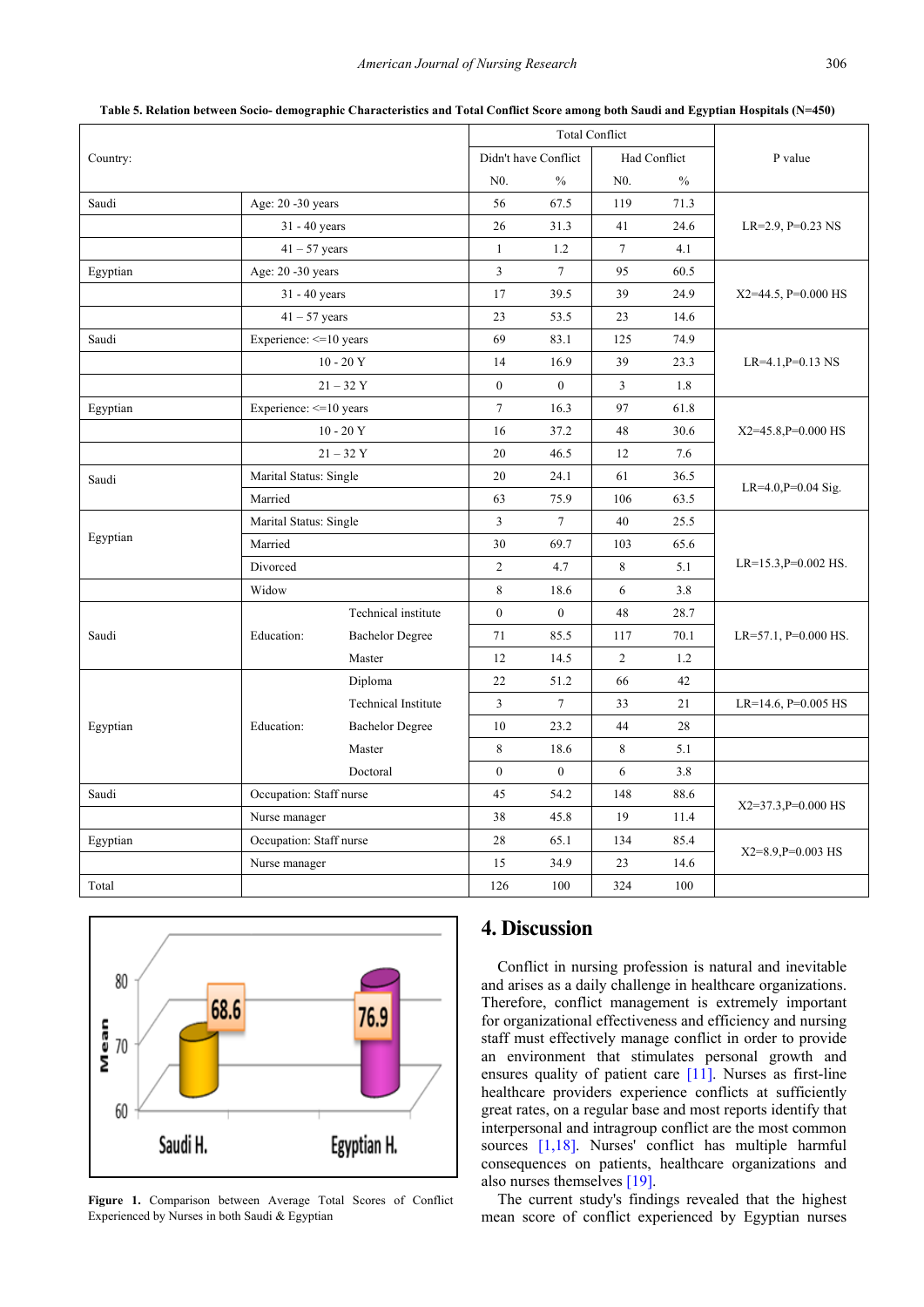were interpersonal and intragroup conflict. In the same line, study conducted by El-Hosany [\[20\]](#page-8-16) reported that the majority (73.5%) of the surveyed nurses had interpersonal conflicts and may arise from the persistent and challenging interaction between nurses and other staff members with different perspectives that lead to conflict. In addition, this finding was in agreement with Arafat et al., [\[12\]](#page-8-9) who found that more than three quarters (78.0 %) of nurses had interpersonal conflict. This is may be due to the nurses face simultaneous work environment that known by heavy workload requirements with greatest emphasis on quality patient care  $[21]$ . Also, the study was confirmed by Zakari et al., [\[22\]](#page-8-18) who reported that (82.1%) of the included nurses had interpersonal conflict.

Additionally, a study aimed to determine type and frequency of interpersonal conflict, an explanation of the most distressing event experienced, consequences of the behavior; and training to manage such events among nurses in their first year of practice in New Zealand. The results reflected that numerous nurses in their first year of practice experienced interpersonal conflict; which lead to a greater rate of absenteeism and affected their intent to leave the profession, nurses also stated that they did not obtain any training to handle such events [\[23\].](#page-8-19)

Furthermore, study conducted by Cavar and Petrak [\[4\]](#page-8-1) reported that the most often causes of conflict are interpersonal relationships, since nursing always encompasses teamwork, which is exceptionally demanding; every member has their role and responsibility, which opens up a possibility for potential escalation of conflict between them. Similarly, study conducted by Jerng et al., [\[24\]](#page-8-20) revealed that the employee of the hospital utilized the Incident Reporting System (IRS) to actively report the Workplace Interpersonal Conflicts (WICs) although the IRS was originally designed for the reporting of safety events.

Moreover, study done by Mais [\[25\]](#page-8-21) revealed that the participants in her study reported staffing shortages and increased workload as a factor that contributed to stress and nurse-to-nurse conflict. Conflict between nurses arises during staff shortages by creating an increased workload and additional stress. In the same track, Sompa [\[26\]](#page-8-22) asserted that interpersonal conflict is an unavoidable outcome of human interaction. Some sources of interpersonal conflict are discrimination of activities, communication problems, unclear authority, differences in attitude, diversity of perception and unsuitable organization environment.

Meanwhile, the study's results demonstrated that the most common types of conflict experienced by Saudi nurses were intragroup and competitive conflict. These results can be explained as most of nurses in Saudi Arabia were contracted and compete against each other to guard their job. Also, the majority of them are afraid of losing their jobs at any time. Therefore, they do their best to protect their jobs which leads to the occurrence of conflict.

The major findings of the present study revealed that the majority of surveyed nurses experienced moderate level of conflict in both Egyptian and Saudi hospitals. These findings were in agreement with Kunaviktikul et al., [\[27\]](#page-8-23) who assessed in their study the level of conflict, the level of job satisfaction, and turnover intention among nurses. The study detected that staff nurses had a moderate degree of conflict. In a similar path, Higazee [\[5\]](#page-8-2) determined the level of conflict perceived by hospital nurses. She identified that the majority of the studied nurses (72.7%) had moderate to high level of conflict.

Likewise, Zakari et al., [\[22\]](#page-8-18) tested the correlation between nurses' perceptions of conflict and professionalism in three health care sectors in Saudi Arabia. The Perceived Conflict Scale was utilized to assess level of conflict, and the Valiga Concept of Nursing Scale was used to assess perception of professionalism among nurses. The study displayed a low perception of professionalism among nurses and intragroup type of conflict had a statistically significant association with their perception of professionalism. Meanwhile, study targeted to explore the relationships between scope of practice and communication among teams of nurses from Sydney metropolitan hospitals in New South Wales. Nurses asserted that unless they realize their roles and scope of practice intra-professional workplace conflict may arise. In addition, intra-professional conflict may negatively affect both nurses and patients [\[28\].](#page-8-24)

The current study's findings indicated that inexperienced nurses in both Egyptian and Saudi hospitals had greater conflict level. These results were supported by El-Hosany [\[20\],](#page-8-16) who mentioned that inexperienced nurse had higher interpersonal conflict and job dissatisfaction level. These findings were congruent with Mulki et al., [\[29\]](#page-8-25) who concluded that experience has a negative relationship with stress and conflict. These findings can be interpreted as experienced individuals are less vulnerable to the adverse effects of stress and conflict factors such as panic from making mistakes, anxiety of career pathway, work overload or job security. As a result, it can be suggested that promoting the emotional regulation could decrease the negative effects of job stress and interpersonal conflict.

Moreover, the study's findings concluded that conflicts were more among younger nurses than older nurses. These results were in the same line with Polat et al., [\[30\]](#page-8-26) who mentioned that as the age of nurses increases the workfamily conflict total scale score (WFCTS) decreases. However, the regression analysis suggested that age is not predictive of work and family conflict. Lambert et al., [\[31\]](#page-8-27) found a negative correlation between work family conflict and age.

In the same line, study done by Arafat et al., [\[12\]](#page-8-9) revealed that the nurses with interpersonal conflict were, younger age, married, less than five years of experience. This is may be due to work overload, emotional exhaustion, dealing with critical illness, death, lack of personal accomplishment poorly planned work shifts, deep supportive relationship, interpersonal/intergroup conflict, and role ambiguity. Also, these findings were congruent with Rengin [\[32\]](#page-8-28) who found that job stress has been reported among younger ones rather than older ones and increasing among new graduate nurses.

Likewise, the study's findings indicted that the majority of married nurses experienced conflict more than unmarried nurses. These findings can be interpreted as married nurses had dual roles as mothers and employees, and also had babies which makes it difficult for them to reconcile their roles as mothers and their roles as employees. These results were supported by Polat et al., [\[30\]](#page-8-26) who declared that according to the social role theory of gender differences, women in our society are expected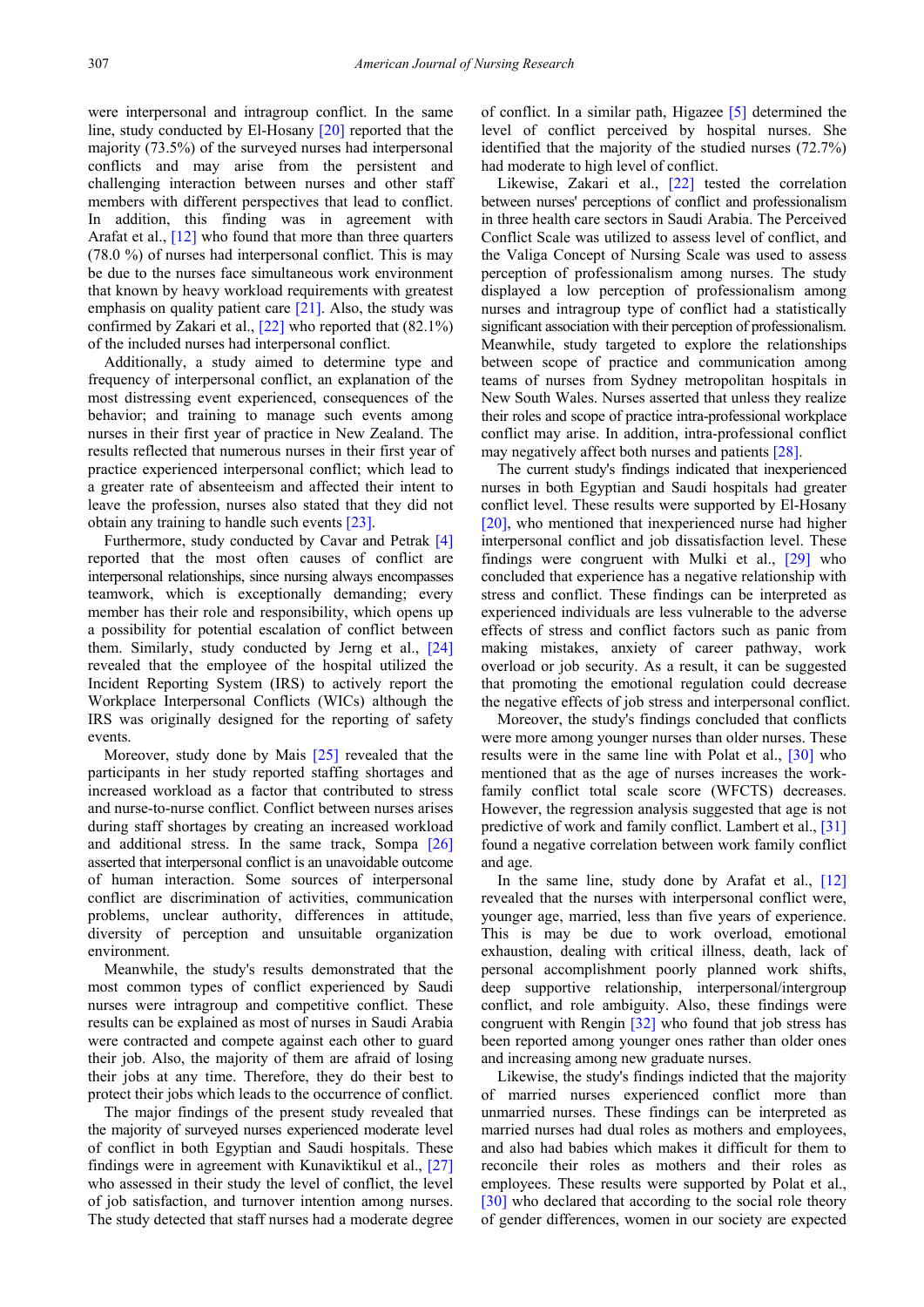to fulfill their main roles in families and their roles in the workplace as secondary in order to have a career. Additionally, Aras and Karakiraz [\[33\]](#page-8-29) reported a difference in work-family conflict in terms of marital status, wedded people experienced more conflicts than single people.

Moreover, study done by Namdari et al., [\[34\]](#page-8-30) pointed out that most participants highlighted that family-work conflict places a major tension on them, decreases their concentration and preciseness at work, and by this means, negatively influences the quality of their care services. In the same line, with these findings, a previous study notified that family-work conflict is connected with various negative outcomes for nurses, such as physical and mental fatigue, emotional strain, poor professional performance, increased likelihood of nursing errors, and reduced ability for quality care provision [\[35\].](#page-8-31) 

Similarly, another study on nurses at five hospitals in Taiwan also discovered that work-family conflict negatively influenced nurses' professional practice. Thus, it can also result in great probability of nursing errors [\[36\].](#page-8-32) Another cross-sectional research on Chinese female nurses specified that family-work conflict reduced their professional efficacy [\[37\].](#page-8-33) 

In the same track, conflict between family and work is a two-sided problem, which contains both family-work conflict and work-family conflict. The previous takes place when familial problems influence the quality of work life and result in reduced ability to perform occupational roles. The last happens when professional responsibilities decrease worker's time, commitment, and energy, and by this means inhibit him/her from effectively accomplishing his/her familial roles [\[38\].](#page-8-34) 

On the contrary, study conducted by El-Hosany [\[20\]](#page-8-16) indicated a significant negative relationship between interpersonal conflict scores and marital status ( $p < .01$ ), where 61.2% of the nurses with interpersonal conflict were unmarried. This finding may be because they are younger and allocated more tasks than their older and senior colleagues. Furthermore, married nurses frequently take maternity leave that gives them a break and let them rest in their homes retrieval their power and recovering from the stressful events associated with the working climate.

In this regards, Okwaraji and En [\[39\]](#page-8-35) detected high burnout and psychological distress levels among unmarried nurses compared to married nurses. In the same track, study conducted by Cavar and Petrak [\[4\]](#page-8-1) revealed that the participants think that sociodemographic differences very rarely become the source of conflict, and at the same time, they experience emphasis of such differences and polarization in their society. Also, the study's findings were contradicted with Polat et al., [\[30\]](#page-8-26) who mentioned that single nurses experienced Work Family Conflict (WFC) and WFCTS more than married nurses.

The current study's results revealed that Egyptian nurses had a higher level of conflict than Saudi nurses. These findings can be interpreted as nurses in Saudi Arabia had a higher socioeconomic status than nurses in Egypt. Also, nearly about two thirds of surveyed nurses in Saudi Arabia were non- Saudi and contracted which respect policies and procedures, adhere to law and respect culture differences more than nurses in Egypt.

Conflict may be more personally important as nurse colleagues' action / inaction may inhibit the work group's ability to function properly, impede attainment of individual work goals, or even potentially jeopardize one's safety. As such, incompetence and irresponsibility are important behavioral aspects of nursing care [\[21\].](#page-8-17)

Finally, Conflict has also been described as unavoidable, dynamic, constant, and an innate human attribute [\[40,41\].](#page-8-36) It is the root cause for any mishap in patient care, these are medication error, improper communication, lack of respect, delay care, cultural and religious valves violation, which would have a direct impact on image of organization, as a result staff turnover and job dissatisfaction will be intensified. Therefore, it is vital for a nurse leader to identify the causes and sources of conflict, for which the leader should have specific skills to avoid it and improve the quality of patient care [\[15\].](#page-8-12)

# **5. Conclusion**

Conflict is unavoidable in nature. It is an important issue within health care organizations all over the world. Interpersonal conflict and intragroup conflict were the most common types of conflict experienced by Egyptian nurses. On the other hand, the greatest popular types of conflict experienced by Saudi nurses were intragroup conflict and competitive conflict. Moreover, Egyptian nurses experienced moderate to high level of conflict, while, Saudi nurses experienced moderate to low level of conflict. Additionally, Egyptian nurses had a higher level of conflict than Saudi nurses. Likewise, conflict are greater among younger age nurses, married, staff nurses and nurses with less than ten years of experience.

# **6. Recommendations**

In the light of the study findings, the followings are recommended:

- 1. It preferable for hospital administrators to make efforts to collaborate organizational activities, creativity, and high performance to manage existing conflict successfully.
- 2. Nurse managers in the chosen hospitals need to utilize effective conflict management strategies to reduce conflict between nurses and to create a more healthier and productive work environment which definitely affect the quality of nursing care provided.
- 3. Nurse managers should develop proper strategies for nurses' job enrichment, in-service and continuing education programs about stress management, time management, and different conflict management styles to improve quality patient care.

# **References**

- <span id="page-7-0"></span>[1] Lahana, E., Kalaitzidou, A., Tsaras, K. and Galanis, P. (2017). Conflicts Management in Public Sector Nursing. International Journal of Healthcare Management.
- [2] Polat, S., Sen, H., Unaldi, N., Sakarya, S. and Yildirum, T. (2017). The Management Strategies Used for Conflicts Resolution: A Study on the Chief Physician and the Directors of Health Care